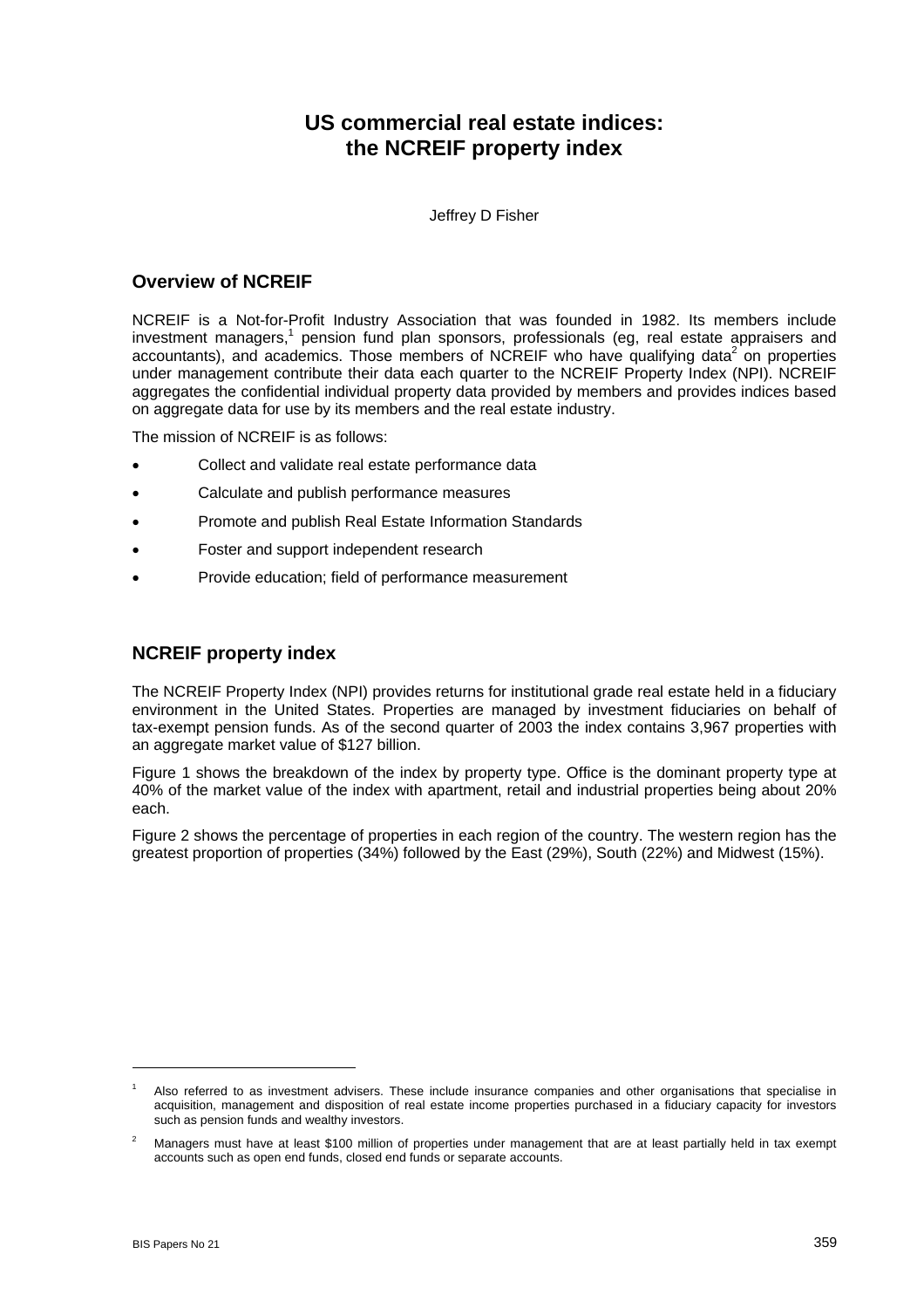Figure 1 **Allocation of NPI by property type** 







## **Why was the NCREIF index created?**

The NCREIF index was the first available index to measure the performance of income producing real estate and is still the primary index that institutional investors rely on for benchmarking the performance of real estate. It was created to understand how the performance of real estate compares with other asset classes such as stocks and bonds and also to provide a better understanding of the risk and return for commercial real estate.

The index is often used as a basis for developing diversification strategies such as the percentage allocation to real estate to minimise risk for a target portfolio return. Also, sub-indices such as for office, retail, industrial and apartment properties are used to determine how to diversify by property type. Similarly, sub-indices by regions of the country are used for geographic diversification.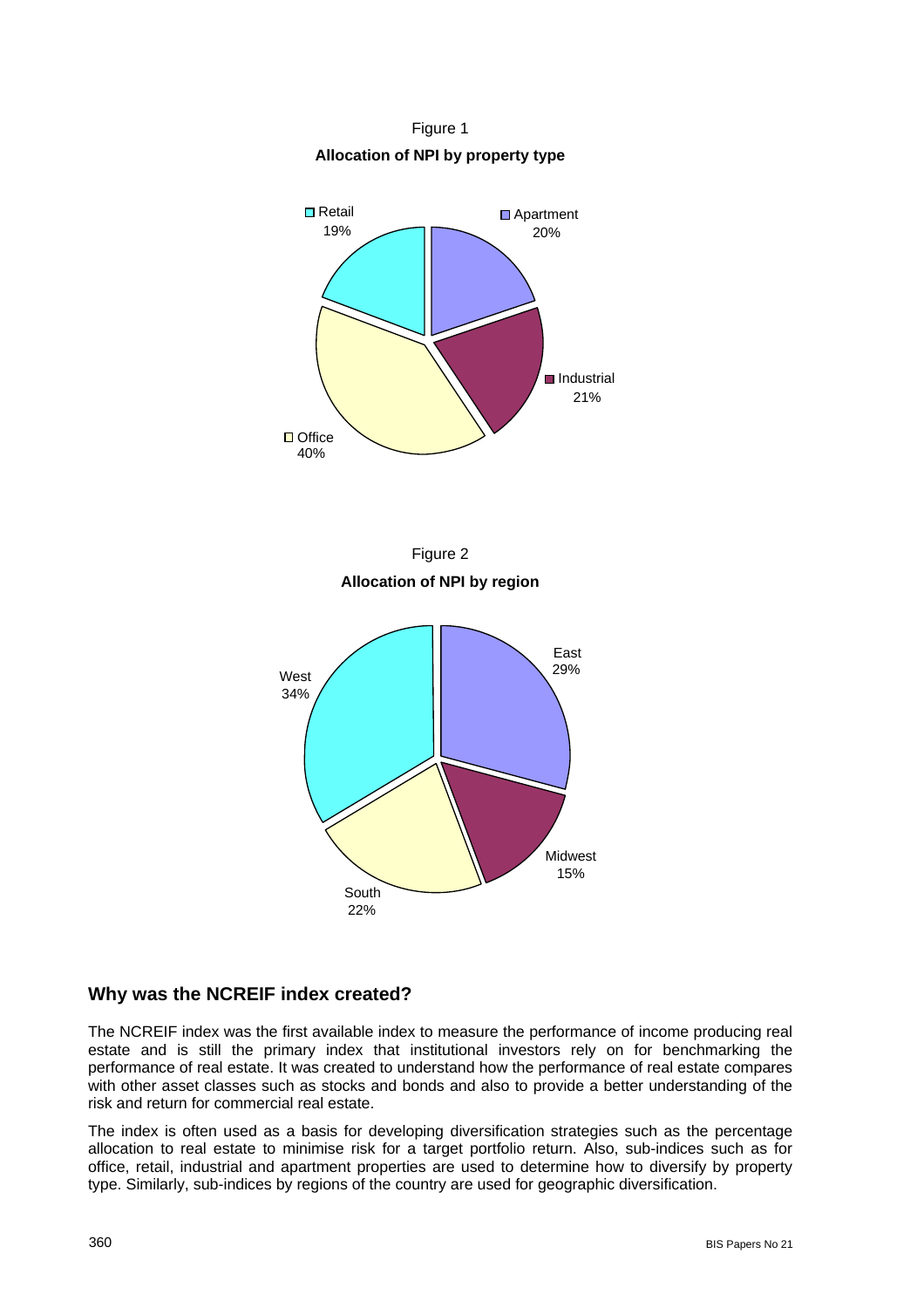Investment managers also use the index as a "benchmark" to evaluate the performance of their portfolio against index. Incentive fees paid by clients to investment managers might be based on out-performing the NCREIF index.

# **Calculation of index**

In simple terms, the index measures the return each quarter "as if" the property was purchased at the beginning of the quarter at the beginning of quarter appraised value and sold at the end of the quarter at the ending appraised value. The return is the change in value plus the cash flow received for the quarter. Cash flow is net operating income (NOI) less any capital expenditures (Capex).<sup>3</sup> The index is calculated on an "unleveraged" basis, ie, as if the property did not have any debt financing.<sup>[4](#page-2-1)</sup> It is also calculated on a before tax basis. In fact, because the properties in the NPI are held in tax-exempt accounts, federal income taxes would be irrelevant. Returns are calculated for each individual property and then value weighted to produce the index.<sup>[5](#page-2-2)</sup>

### **Marked-to-market valuation**

Members of NCREIF revalue their properties every quarter because ERISA<sup>[6](#page-2-3)</sup> required pension funds to report the value of investments in retirement plans. As pension funds started adding real estate to their portfolios in the 1970s their real estate investment managers faced the problem that public market pricing wasn't available for the real estate holdings as was the case for other assets like stocks and bonds. Hence the investment managers used appraisals to mark their properties to market each quarter.

accepted accounting principles (GAAP) except for the valuation of real estate being based on The financial statements that include marked-to-market valuation are in accordance with generally appraisals instead of historical cost less depreciation. However, GAAP allows for use of "prevailing industry practice" in the absence of other guidance. Fair market value accounting for real estate held by pension funds was incorporated into the Real Estate Information Standards (REIS) developed by NCREIF and other organisations.

## **Appraisal process for NCREIF**

Appraisalsare based on "market value"<sup>7</sup> for client reporting. Investment value, which is the value to the particular investment manager, might also be estimated for buy-hold analyses but financial reporting (and the NCREIF index) is based on market value. There is usually an external appraisal at least once per vear, which means that an independent appraiser, usually with an MAI designation, $8$ does the appraisal. Internal appraisals are usually done the other quarters. The emphasis is on the income approach and use of discounted cash flow analysis (DCF) when doing appraisals for NCREIF

 $\overline{a}$ 

<span id="page-2-0"></span><sup>&</sup>lt;sup>3</sup> Capital expenditures are for items like roof replacement, leasing commissions, tenant improvements, etc that are "capitalised" rather than "expensed" and included in NOI.

<span id="page-2-1"></span><sup>&</sup>lt;sup>4</sup> Some properties are purchased with loans but the index is calculated as if there was no loan.

<span id="page-2-2"></span><sup>&</sup>lt;sup>5</sup> Value weighting produces a return for all the properties in the database as if they were a portfolio.

<span id="page-2-3"></span><sup>6</sup> Employee's Retirement Income Securities Act.

<span id="page-2-4"></span>Market value can be thought of as the most probable selling price for the property. In the United States, market value assumes that the property has already been exposed to the market for a reasonable period of time and there is no discounting for time on the market.

<span id="page-2-5"></span>The MAI designation means "Member of the Appraisal Institute" and is awarded appraisers after completion of experience, coursework and a demonstration appraisal. See www.AppraisalInstitute.org.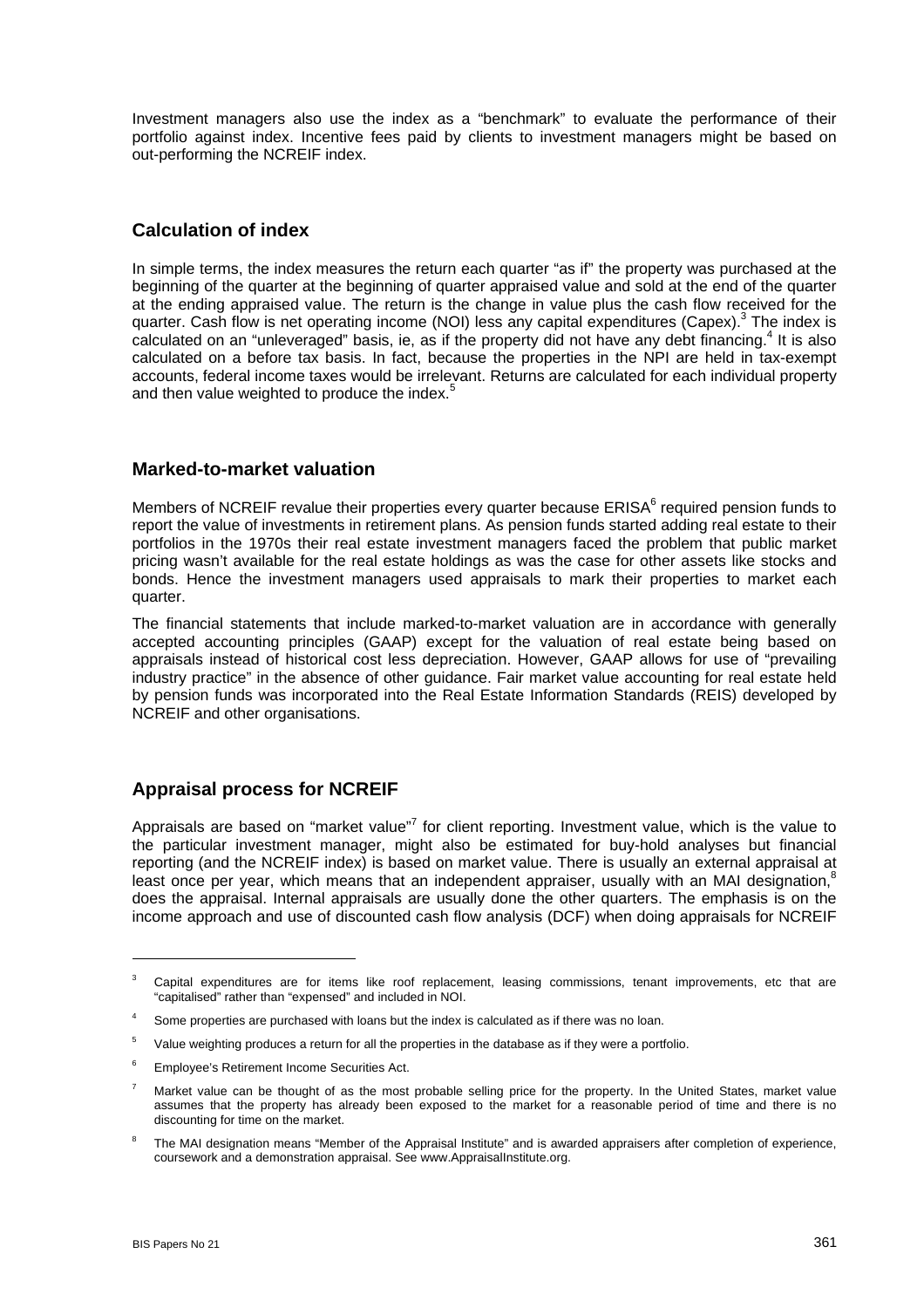members. The analysis is often done using lease-by-lease financial software such as ARGUS or Dyna<sup>9</sup> that is designed for real estate income property investments with a variety of leases such as office, retail and industrial properties.

### **Appraisal issues**

As noted earlier, the beginning and ending values used to calculate the NCREIF index are based on appraisals. This is because the real estate in general, and properties in the index do not transact on a regular basis. Thus, appraisals rather than transaction prices are used to calculate the index.

Appraisal based indices such as the NPI tend to have less volatility and lag changes in the market for two reasons: First, all properties are not actually revalued each quarter. Although investment managers report a value every quarter, managers don't always spend the time and money to do a complete revaluation of the property. They may just adjust the value for any additional capital expenditures and have a policy of only revaluing the property if they believe there has been a significant change in value. Figure 3 shows on average how many properties in the NPI are revalued each quarter.



Figure 3 **Average time between revaluations of properties in NPI** 

Second, appraisals themselves tend to lag transaction price due to the nature of the appraisal process. Information on transactions is often sparse and by nature historical - especially by the time the data is collected and verified. Market conditions often change more rapidly than can be reflected in data available to appraisers. This causes appraised values to be less then transaction prices in an up market and vice versa. This is illustrated using hypothetical data in Figure 4.

<span id="page-3-0"></span>Both ARGUS and Dyna are available from the Realm (www.Realm.com).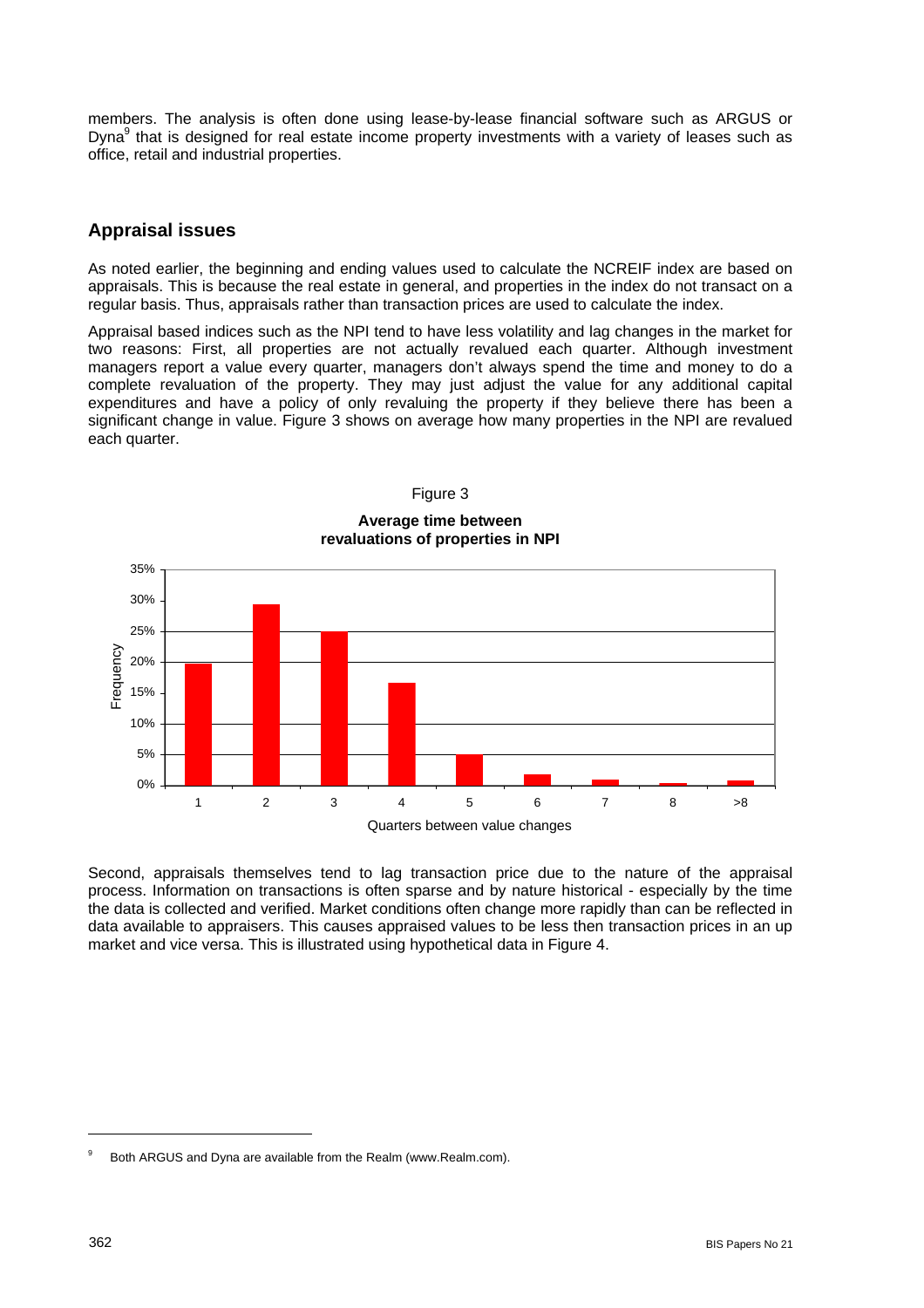



It should be noted that this does not mean the appraiser is not doing the best job possible to estimate value. But the appraiser can not rely just on the most recent comparable sale (comp) because there may be something unusual about that sale that causes it to not be representative of the value of the subject property being appraised. The appraiser needs to receive sufficient evidence that there has been a shift in market prices.

There are two kinds of error in the appraisal of individual properties:

- **Comp sample error.** The comp sample error is due to random differences between the comparable sale (comp) and the subject property.
- **Comp lag error.** This is due to the time that has elapsed since the comparable property (comp) sold and the date of value for the subject property.

There is a trade-off between the reduction in random comp error versus reduction in comp temporal lag error in property value estimation. The appraiser in a sense tries to minimise the sum of the two errors. This is illustrated in Figure 5.[10](#page-4-0)



# Figure 5

 $\overline{a}$ 

<span id="page-4-0"></span><sup>&</sup>lt;sup>10</sup> From Fisher and Ong, "The tradeoff between comp sample error and comp lag error", presented at AREUEA, January 2001.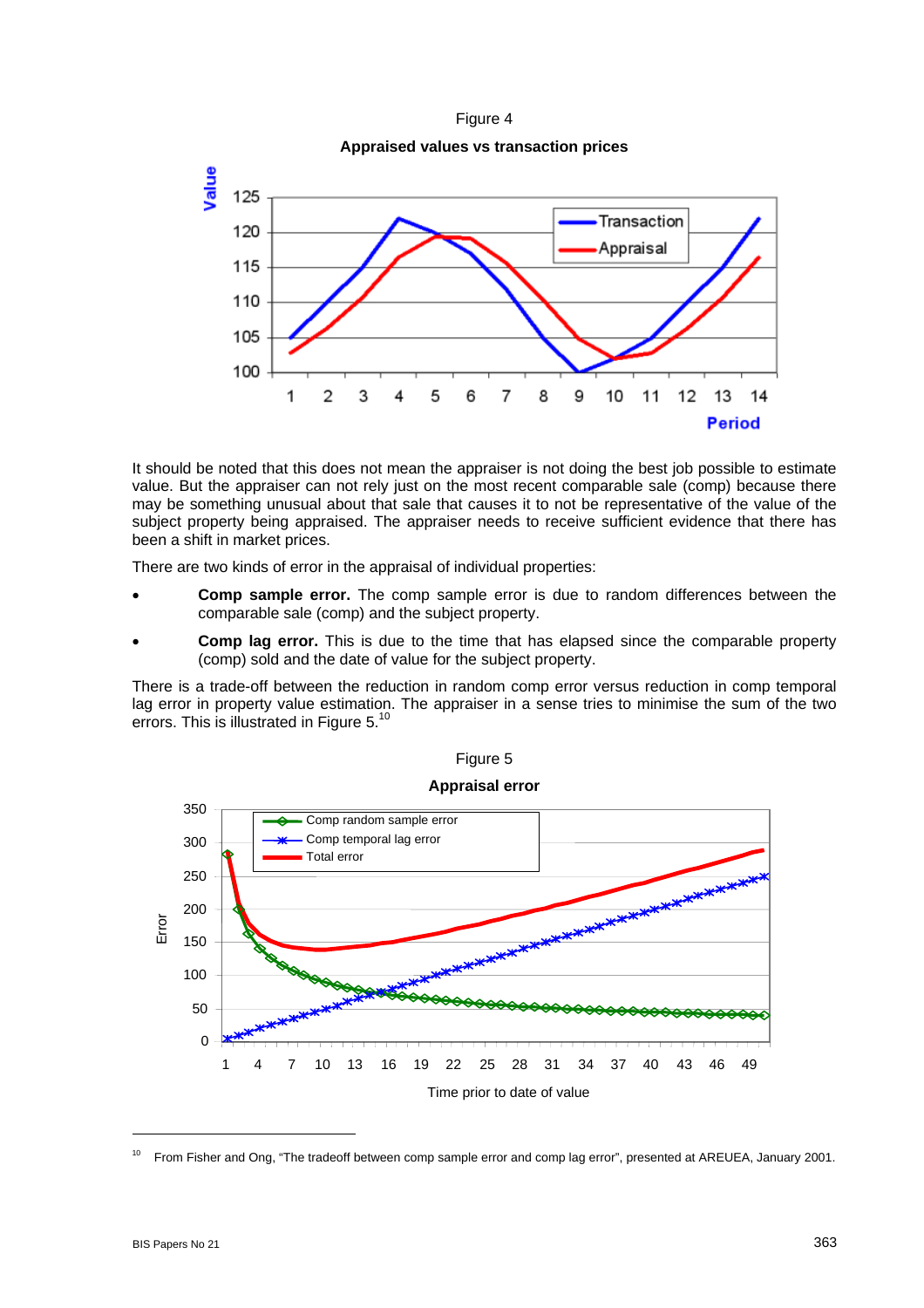Figure 6 shows returns for the appraisal based NCREIF Property Index (NPI) versus an index of publicly traded REITs (NAREIT Index) that is based on stock transaction prices. Note the greater volatility of the NAREIT index. Part of the reason for this could be due to REITs being traded in the public market, which has more volatility due to the nature of the market. But the NCREIF index is also smoother due to the use of appraised values.



# **Correcting for appraisal lag**

Several approaches have been suggested in the literature to "correct" or adiust for the lag inherent in appraisal based indices.<sup>11</sup> The first is to "un-smooth" the index. This approach involves modelling appraisal behaviour and then in effect "reverse engineering" the appraisal process in order to get an unsmoothed index.<sup>[12](#page-5-1)</sup> Appraisal behaviour is modelled as a moving average of the value indicated by current and prior comparable sales (comps) for the reasons discussed earlier. We have

 $V_t^* = \alpha V_t + \alpha (1 - \alpha) V_{t-1} + \alpha (1 - \alpha)^2 V_{t-2} \dots$  (moving average)

where

 $V_t^*$  is the optimal appraised value in period  $t$ 

*V<sub>t</sub>* is the value from comps in period *t* 

This reduces to  $V_t^* = \alpha V_t + (1 - \alpha)V_{t-1}^*$ 

We can now solve for the "true" value as follows:

*V<sub>t</sub>* =  $V_t^*/\alpha$  – (1 – α)/α $V^*$ <sub>*t*-1</sub>

Empirical evidence suggests an  $\alpha$  of 0.4 for the NCREIF Property Index (NPI) when estimating annual returns. Thus we can develop a simple unsmoothing model as follows:

 $V_t = V_t^*/0.4 - (1 - 0.4)/0.4V^*$ 

 $V_t = 2.5V_t^* - 1.5V_{t-1}^*$ 

This adjusts for stale appraisals and lag in the appraisal process. Figure 7 compares the regular NPI with the "unsmoothed" version using the above methodology.

<span id="page-5-0"></span><sup>11</sup> See Quan and Quigley, "Price formation and the appraisal function in real estate markets", *Journal of Real Estate Finance and Economics*, 1991.

<span id="page-5-1"></span><sup>12</sup> See Geltner and Miller, *Commercial Real Estate Analysis and Investments*, p 684.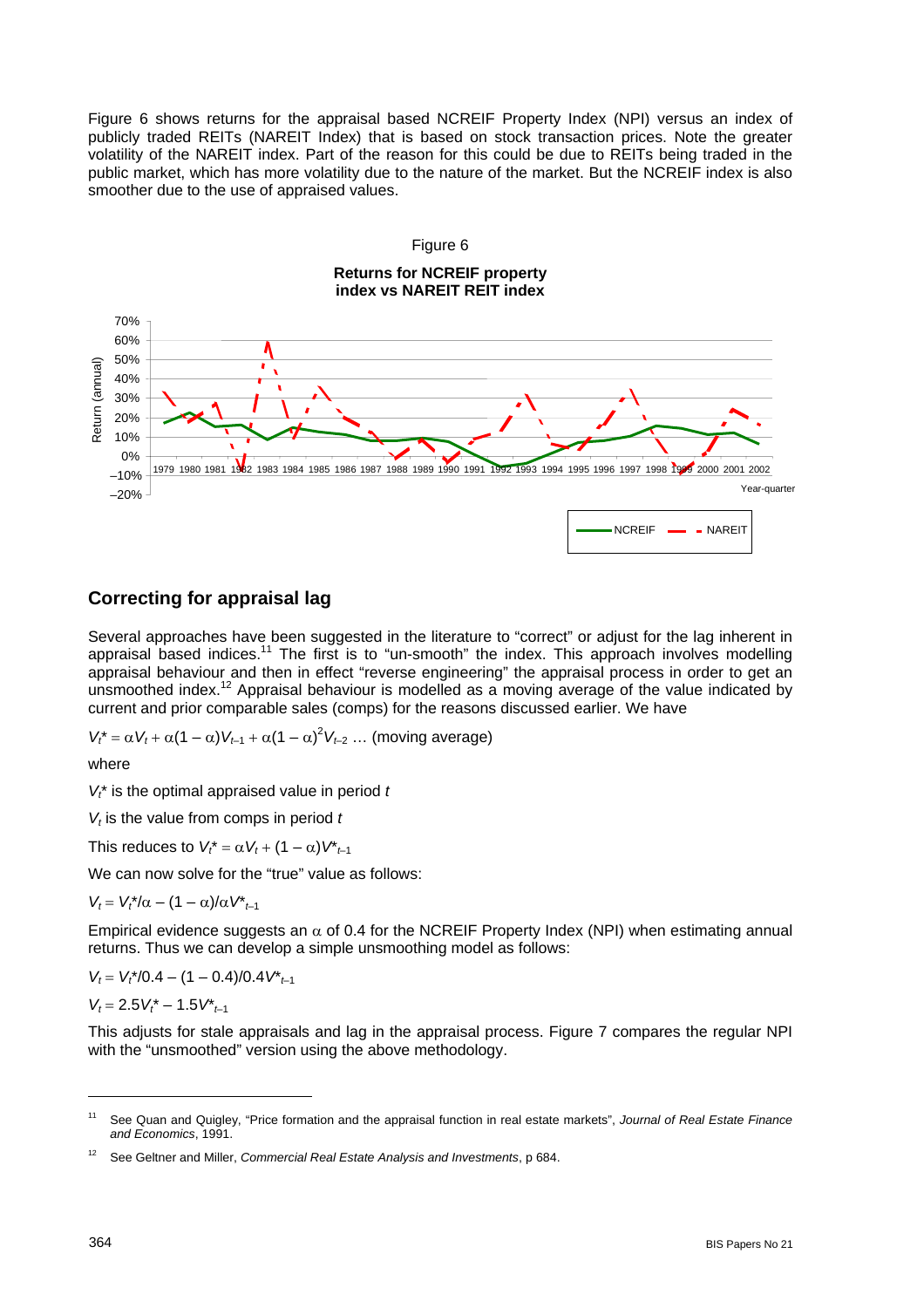



### **Repeat appraisal methodology**

Another approach is to use only the reported appraised values that reflect attempts to revalue the property. That is, instead of using appraised values every quarter, only use quarters that are believed to involve a serious attempt to revalue the property. This is analogous to "repeat sales" indices but uses "repeat appraisals". The problem with this approach is that it is still based on appraised values. So the problem of "stale" appraisals is eliminated, but not the lag due to the appraisal process discussed above. This involves use of an econometric technique (repeated measures regression) to estimate the index because revaluations do not occur every quarter. Figure 8 illustrates this approach with a simplified example. Year zero is the dependent variable in the regressions (even for properties purchased later) and the coefficients of the cash flow estimates for each year provide index levels.

| <b>Property</b> | Year 0 | Year 1 | Year 2 | Year 3 | Year 4 |
|-----------------|--------|--------|--------|--------|--------|
|                 | $-100$ | 10     | 125    |        |        |
| 2               | $-150$ | 15     | 18     | 180    |        |
| 3               | 0      | $-125$ | 15     | 28     | 132    |
| 4               |        |        | $-130$ | 17     | 150    |

Figure 8 **Repeat appraisal methodology**

Properties 1 and 2 purchased in Year 0, Property 3 purchased in Year 1 and Property 4 purchased in Year 2

 $100 = a_110 + a_2125$  $150 = a_115 + a_218 + a_3180$  $0 = a_1 (-125) + a_2 15 + a_3 28 + a_4 132$  $0 = +a_2(-130) + a_317 + a_4150$  $a_1 = 1/(1 + R_1)$  where  $R_1$  is the return for year 1  $a_2 = 1/[(1 + R_1) \times (1 + R_2)]$  where  $R_2$  is the return for year 2 etc.  $1/a_1 = (1 + R_1)$  index level in year 1<br>  $1/a_2 = (1 + R_1) \times (1 + R_2)$  index level in year 2  $1/a_2 = (1 + R_1) \times (1 + R_2)$ etc.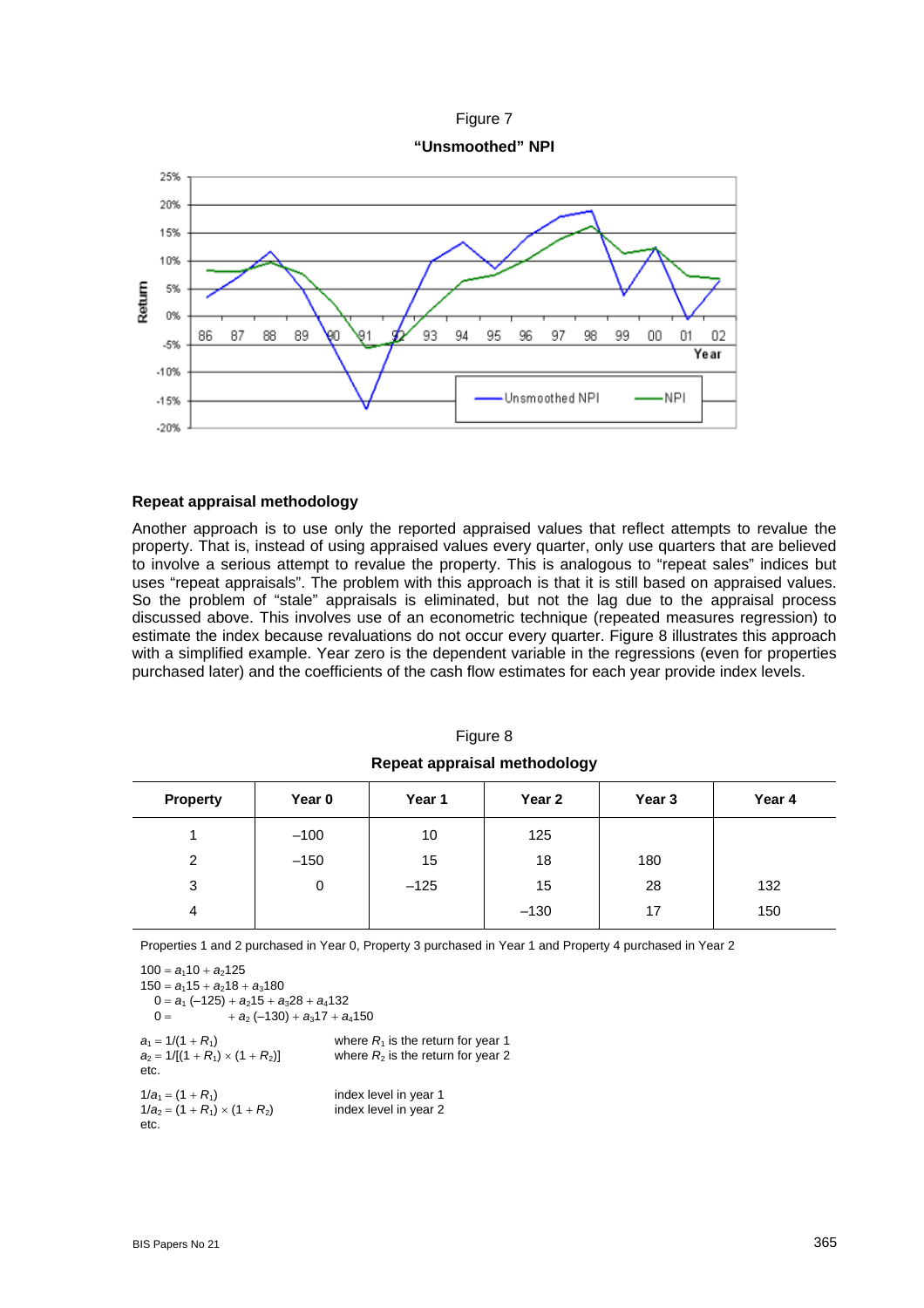Figure 9 shows the difference in the capital return (change in value component of the NPI return) using the above methodology versus the capital return for the NPI using the regular quarterly appraised values. NCREIF refers to the index using the repeat valuations methodology as the "Current Value Index" or CVI.



### Figure 9

### **Transactions indices**

A third approach to dealing with the appraisal lag issue is to actually use transaction prices to develop the index instead of appraisals. The disadvantage of this, as noted earlier, is the lack of transactions for the same property. However, if there are a sufficient number of transactions of properties, econometric techniques can be used to estimate an index based on the available transactions. Often this involves the use of "repeat sales" where you have more than one sale of the same property even though there is a significant amount of time between sales. This approach is often used for housing indices where there is a lot of transaction data but is difficult to apply to commercial real estate with less frequent transactions. Another method is to develop "hedonic price indices" that model transaction prices as a function of characteristics of the property such as its size, age, location, quality of construction, etc. This does not require repeat sales of the same property. The date of the transaction is included as a "dummy variable" in the model and the coefficient of this variable is used to develop a price index.

Fisher, Geltner, Gatzlaff and Haurin (FGGH)<sup>13</sup> developed an extension of the hedonic approach that involves (1) controlling for selectivity bias (properties that sell can differ from those that do not sell and we want an index representative of all properties) and (2) adjusting for variations in liquidity over the real estate cycle (properties are more likely to sell and markets are more liquid in an up-market versus a down-market). Details of this methodology are beyond the scope of this paper. Figure 10 compares the FGGH constant liquidity index with the NAREIT index mentioned previously. Note that the constant liquidity index has more volatility and a greater correlation with REITs than suggested by Figure 6 discussed previously.

<span id="page-7-0"></span><sup>&</sup>lt;sup>13</sup> Jeffrey Fisher, Dean Gatzlaff, David Geltner and Donald Haurin, "Controlling for the impact of variable liquidity in commercial real estate price indices", *Real Estate Economics*, vol 31, no 2, Summer 2003.